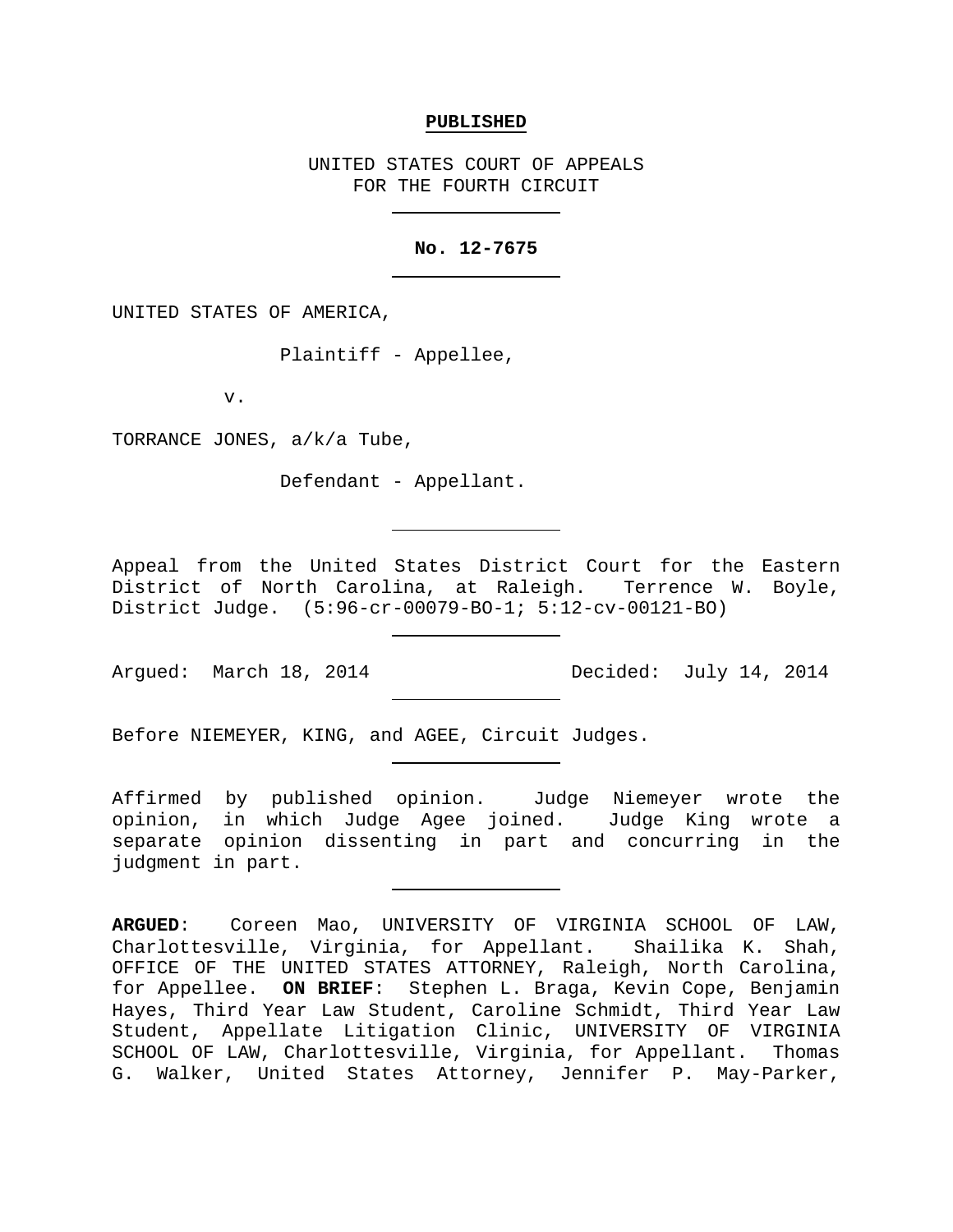Assistant United States Attorney, OFFICE OF THE UNITED STATES ATTORNEY, Raleigh, North Carolina, for Appellee.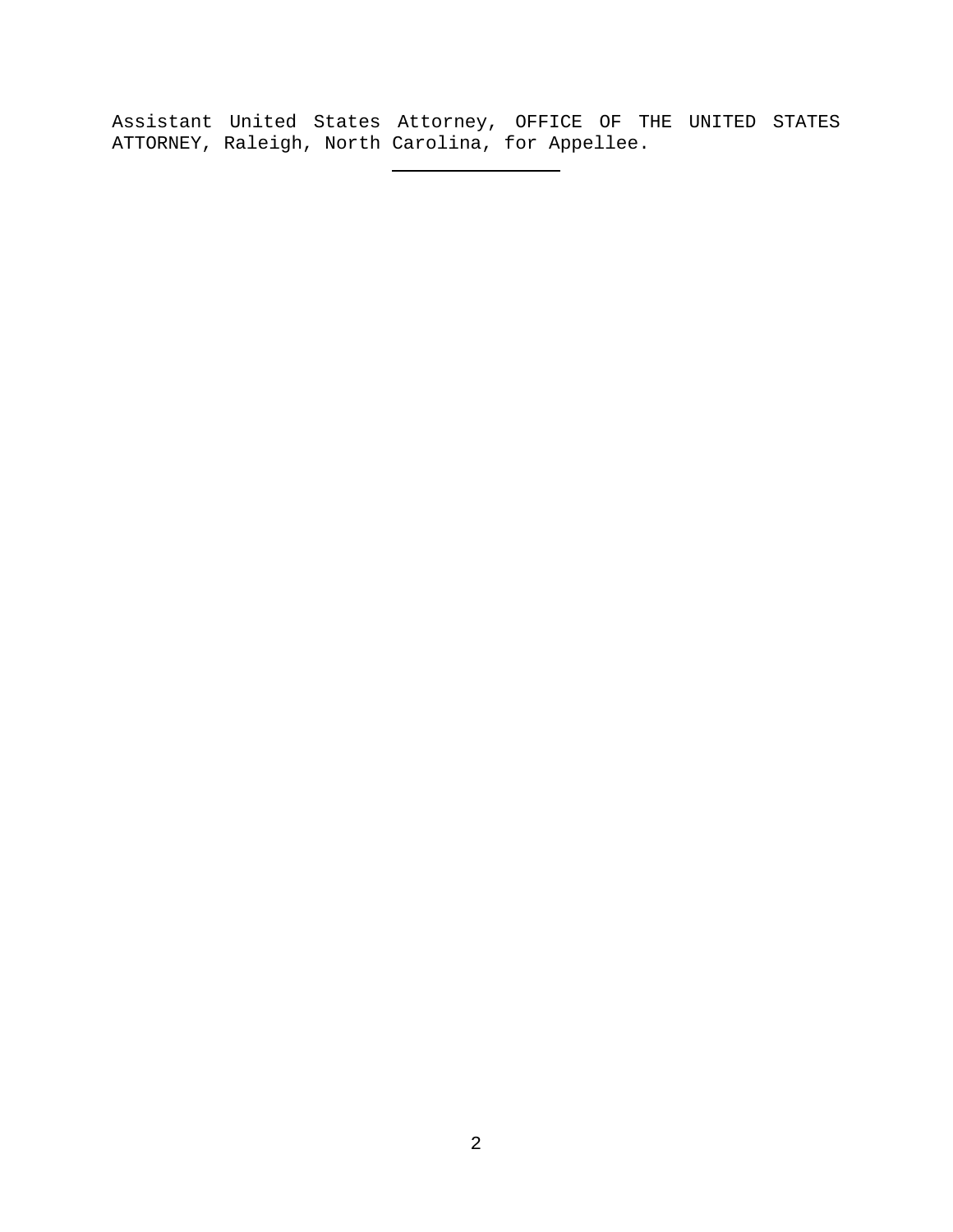NIEMEYER, Circuit Judge:

Torrance Jones was convicted in 1996 on federal cocaine trafficking charges and sentenced to 360 months' imprisonment. His sentence was enhanced by, among other things, two prior Florida state court convictions. Following his sentencing and appeal, Jones filed a motion under 28 U.S.C. § 2255 in October 2000 for post-conviction relief, which the district court denied. We dismissed Jones's subsequent appeal.

Thereafter, Jones challenged his two Florida state convictions and obtained vacaturs of both, one in 2004 and the other in 2008. He then filed two motions in federal court under 28 U.S.C. § 2241 and Federal Rule of Civil Procedure 60(b)(5), challenging the sentence imposed for his 1996 federal conviction because his Florida state convictions had been vacated. The district court treated his motions as § 2255 motions and denied them as successive.

Finally, in March 2012, Jones filed the instant § 2255 motion, arguing that it was not successive because he had obtained the vacaturs of the Florida convictions after he had filed his first § 2255 motion. The district court, however, denied this § 2255 motion as untimely under 28 U.S.C. §  $2255(f)(4)$  because it was not filed within one year after Jones learned of his Florida state vacaturs.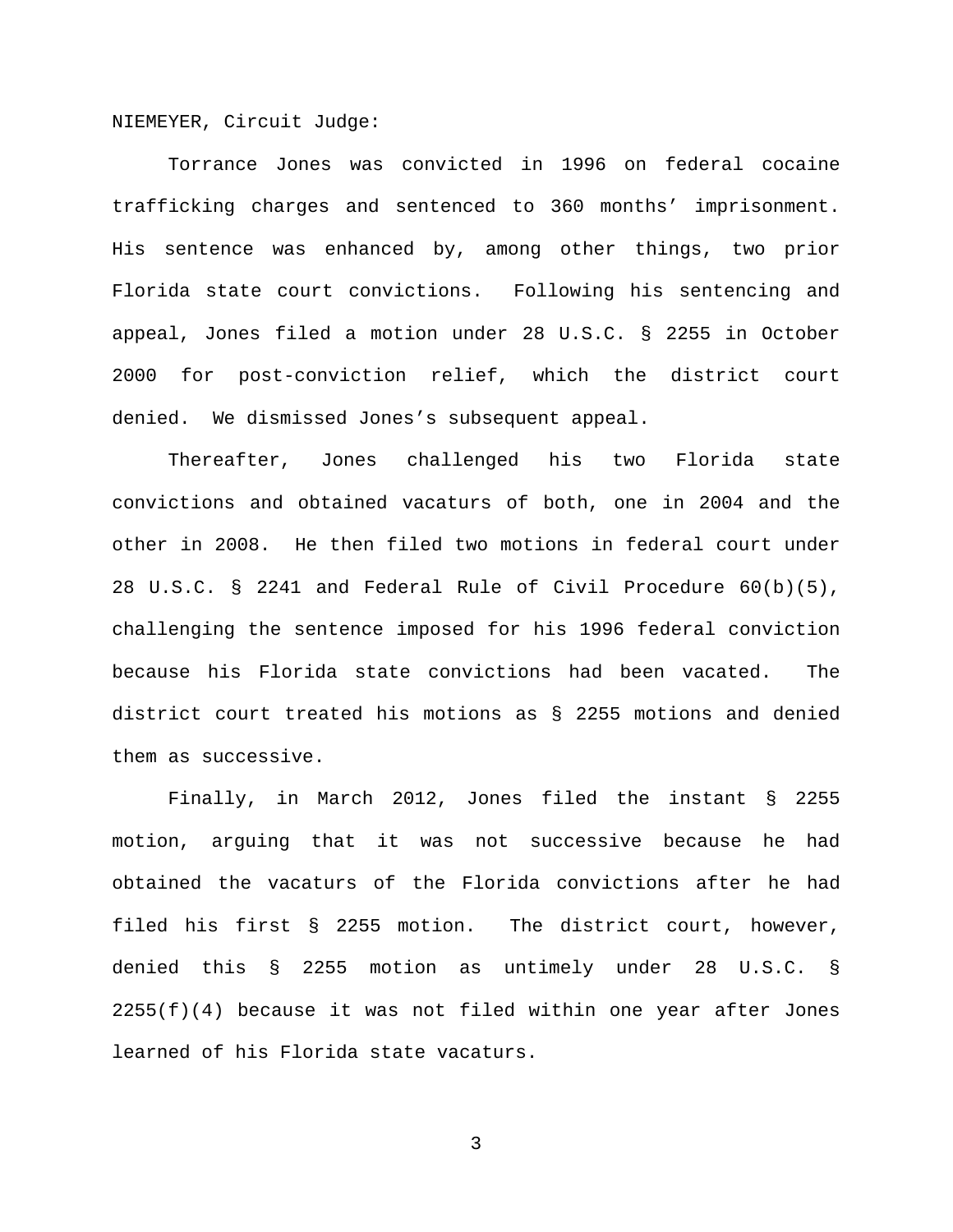Jones now argues on appeal that his failure to meet the requirements of  $\S$  2255(f)(4) should not bar his  $\S$  2255 motion because the vacaturs of his state convictions rendered him "actually innocent of his sentence." In making this argument, he relies on the recent Supreme Court decision in McQuiggin v. Perkins, 133 S. Ct. 1924, 1928 (2013), which held that a defendant who demonstrates actual innocence of his crime of conviction may, in extraordinary circumstances, proceed with a habeas petition that otherwise would have been statutorily timebarred under the Antiterrorism and Effective Death Penalty Act of 1996 ("AEDPA"). Jones asks that we extend McQuiggin's holding to provide relief to defendants who demonstrate actual innocence of their sentences, thus providing Jones an avenue to bypass § 2255(f)(4)'s 1-year statute of limitations. We decline to do so and affirm the judgment of the district court.<sup>[1](#page-3-0)</sup>

I

Jones's 1996 conviction resulted from his involvement in a substantial cocaine distribution conspiracy. He was convicted in the Eastern District of North Carolina on one count of conspiracy to possess with intent to distribute cocaine and

<span id="page-3-0"></span> $1$  Because we hold that Jones's § 2255 motion is time-barred by  $\S$  2255(f)(4), we do not reach the question raised by the government of whether it was successive and therefore also barred under 28 U.S.C. § 2255(h).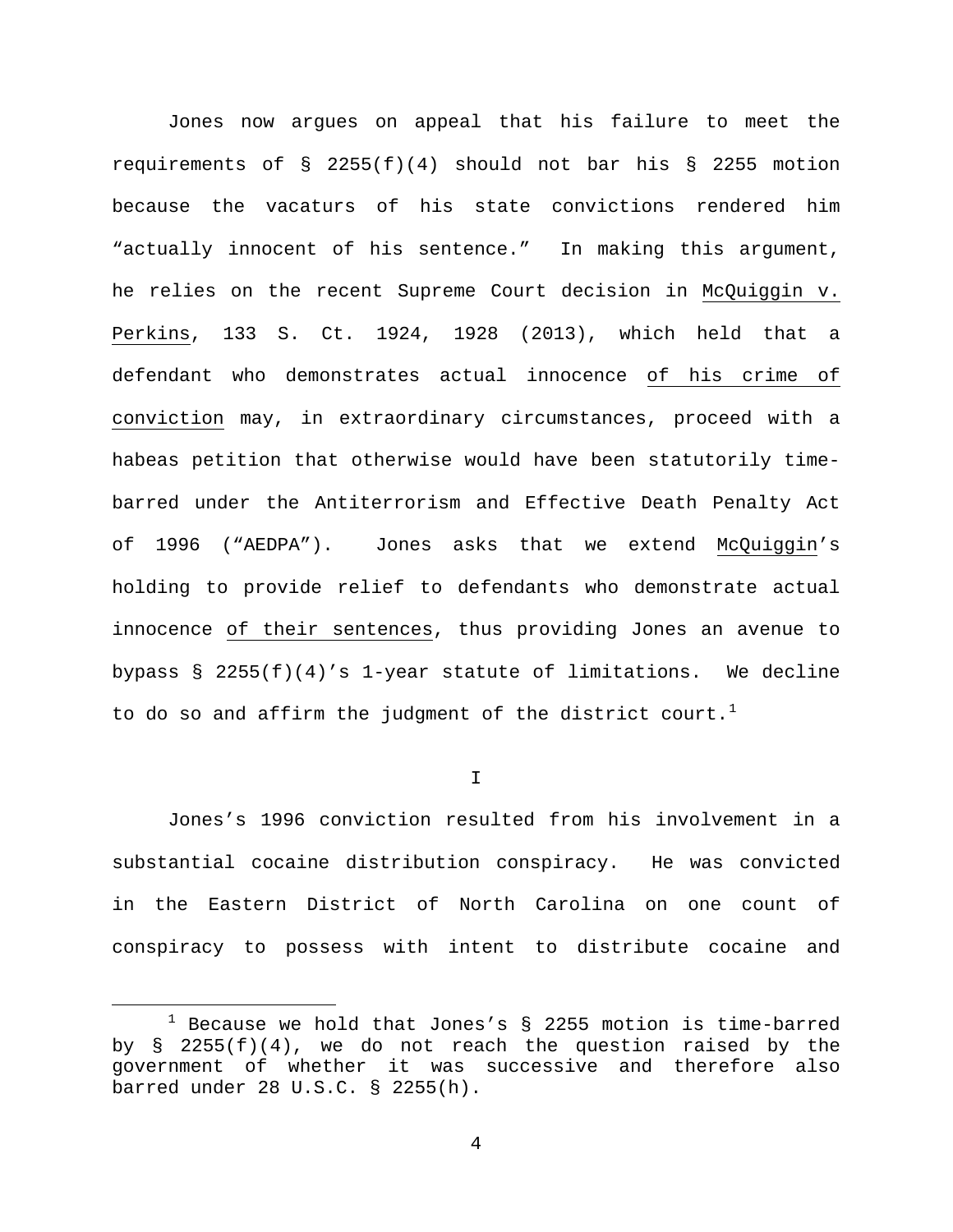cocaine base, in violation of 21 U.S.C. §§ 846 and 841(a)(1), and two counts of possession with intent to distribute cocaine, in violation of 21 U.S.C.  $\S$  841(a)(1) and 18 U.S.C.  $\S$  2. During sentencing, the district court found that Jones maintained a managerial role in the offenses and was accountable for trafficking in 79 kilograms of cocaine and 26.3 kilograms of cocaine base, which, under the Sentencing Guidelines, resulted in an offense level of 40. The court found that Jones's criminal record established a criminal history category of III, based on a juvenile adjudication and two Florida state court convictions -- one in 1990 for misdemeanor possession of marijuana and one in 1994 for carrying a concealed firearm, loitering or prowling, and possession of burglary tools. The offense level and criminal history category resulted in an advisory Guidelines sentencing range of 360 months' to life imprisonment. The court sentenced Jones to 360 months' imprisonment. On direct appeal, we affirmed. United States v. Jones, No. 97-4107, 1998 WL 761542 (4th Cir. Nov. 2, 1998) (per curiam), cert. denied, 528 U.S. 853 (1999).

Jones filed a § 2255 motion for post-conviction relief in October 2000, alleging eight grounds for relief, primarily based on ineffective assistance of counsel. The district court denied Jones's motion, and we dismissed his subsequent appeal. United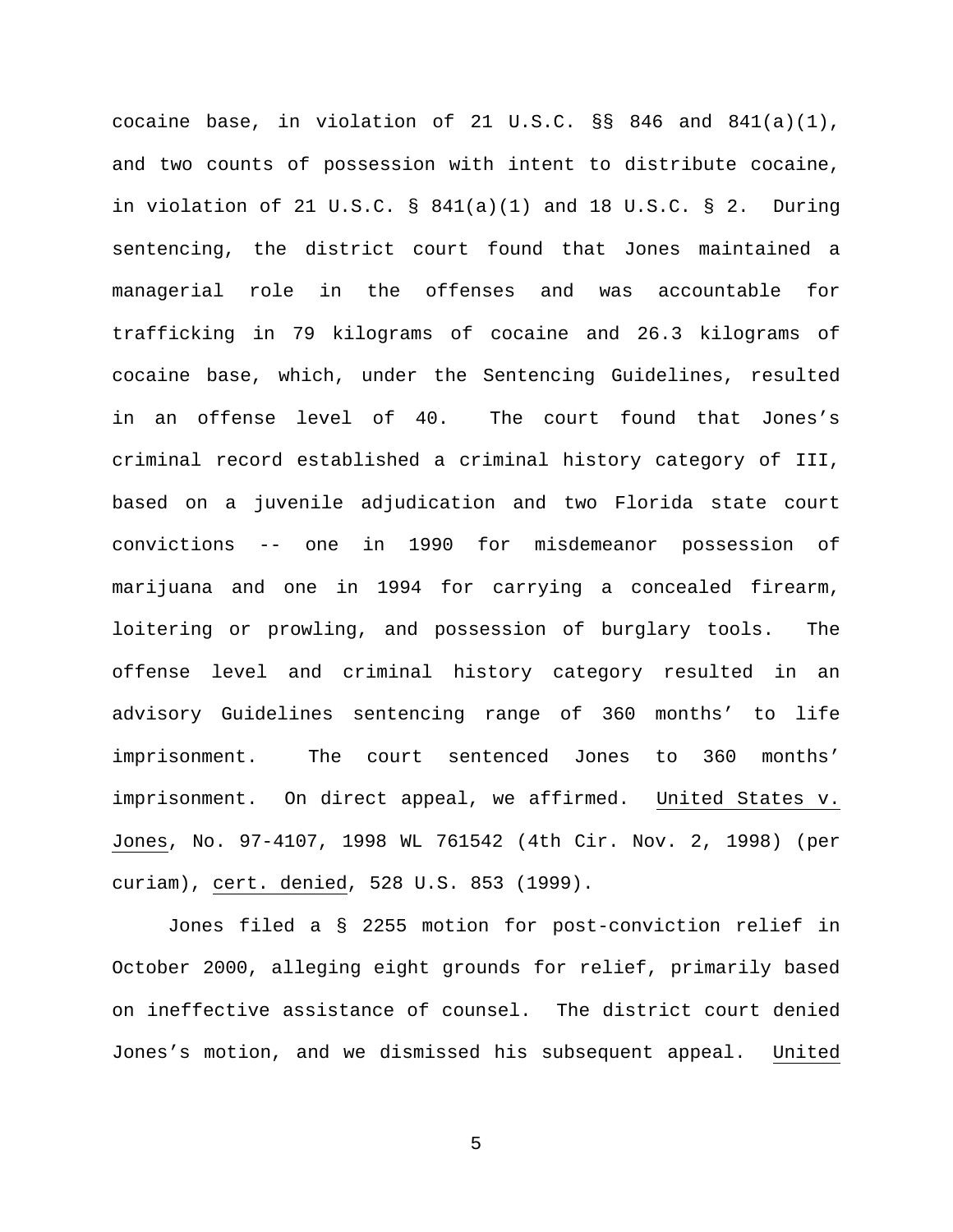States v. Jones, 35 F. App'x 382, 383 (4th Cir. 2002) (per curiam).

Following Jones's unsuccessful § 2255 motion, he successfully obtained orders from Florida state courts vacating his two prior convictions. The 1990 marijuana conviction was vacated on February 18, 2004, and the 1994 firearm conviction was vacated on November 7, 2008.

Jones thereafter filed two pro se motions to obtain relief from his 1996 federal drug trafficking sentence based on the vacaturs of his two Florida convictions. On November 6, 2009, he filed a motion under 28 U.S.C. § 2241, and on November 17, 2009, he filed a motion under Federal Rule of Civil Procedure 60(b)(5). The district court treated both as motions under § 2255 and dismissed them as successive. We thereafter denied Jones's requests for a certificate of appealability and for authorization to file a successive § 2255 motion. United States v. Jones, 403 F. App'x 856, 857 (4th Cir. 2010) (per curiam).

Finally, in March 2012, Jones filed the instant § 2255 motion, again contending that he should be resentenced in light of the vacaturs of his two prior Florida state convictions. He argued that this motion should not be dismissed as successive because his prior state convictions were vacated after he had filed his original § 2255 motion in October 2000. Therefore, he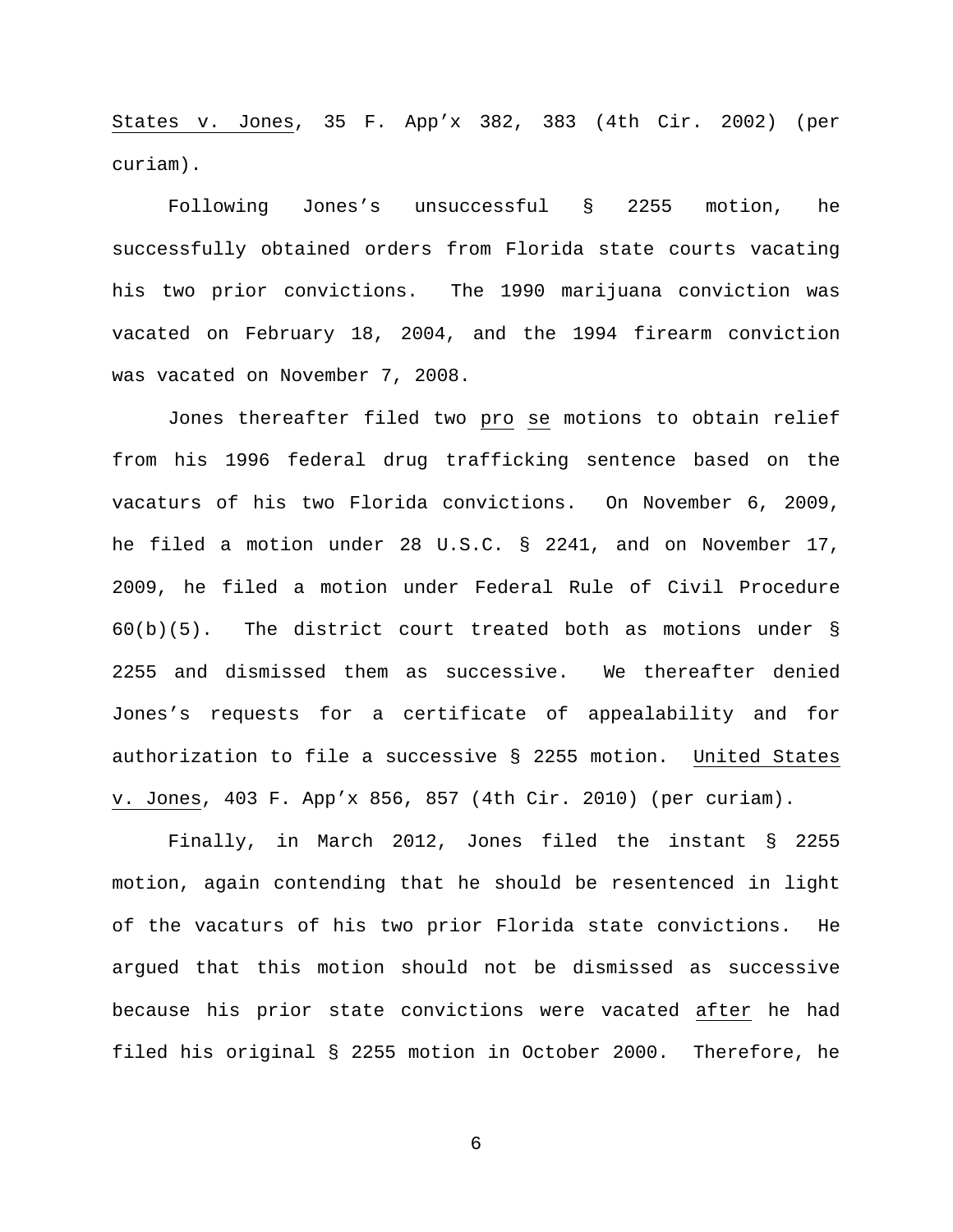argued, his October 2000 motion could not have raised the issue of the effect of his vacaturs.

The district court did not rule on whether Jones's § 2255 motion was successive but, instead, dismissed it as untimely under 28 U.S.C. § 2255(f)(4), which provides for a 1-year limitation period, running from "the date on which the facts supporting the claim or claims could have been discovered through the exercise of due diligence." The court pointed out that the facts giving rise to Jones's § 2255 motion first became known to him no later than when he received notice of the latter of the two vacaturs on November 7, 2008. Consequently, his § 2255 motion filed in March 2012 was untimely. Finding no extraordinary circumstances that would justify equitable tolling or that would allow Jones to benefit from the filing date of his timely but previously dismissed § 2241 motion (filed on November 6, 2009), the court dismissed the § 2255 motion. It did, however, grant Jones a certificate of appealability on the issue of whether his instant motion was timely filed.

Jones filed this appeal and now argues that McQuiggin v. Perkins, which was decided after the district court's order, should provide him with relief from the 1-year limitation period in  $\S$  2255(f)(4), as he is actually innocent of his sentence.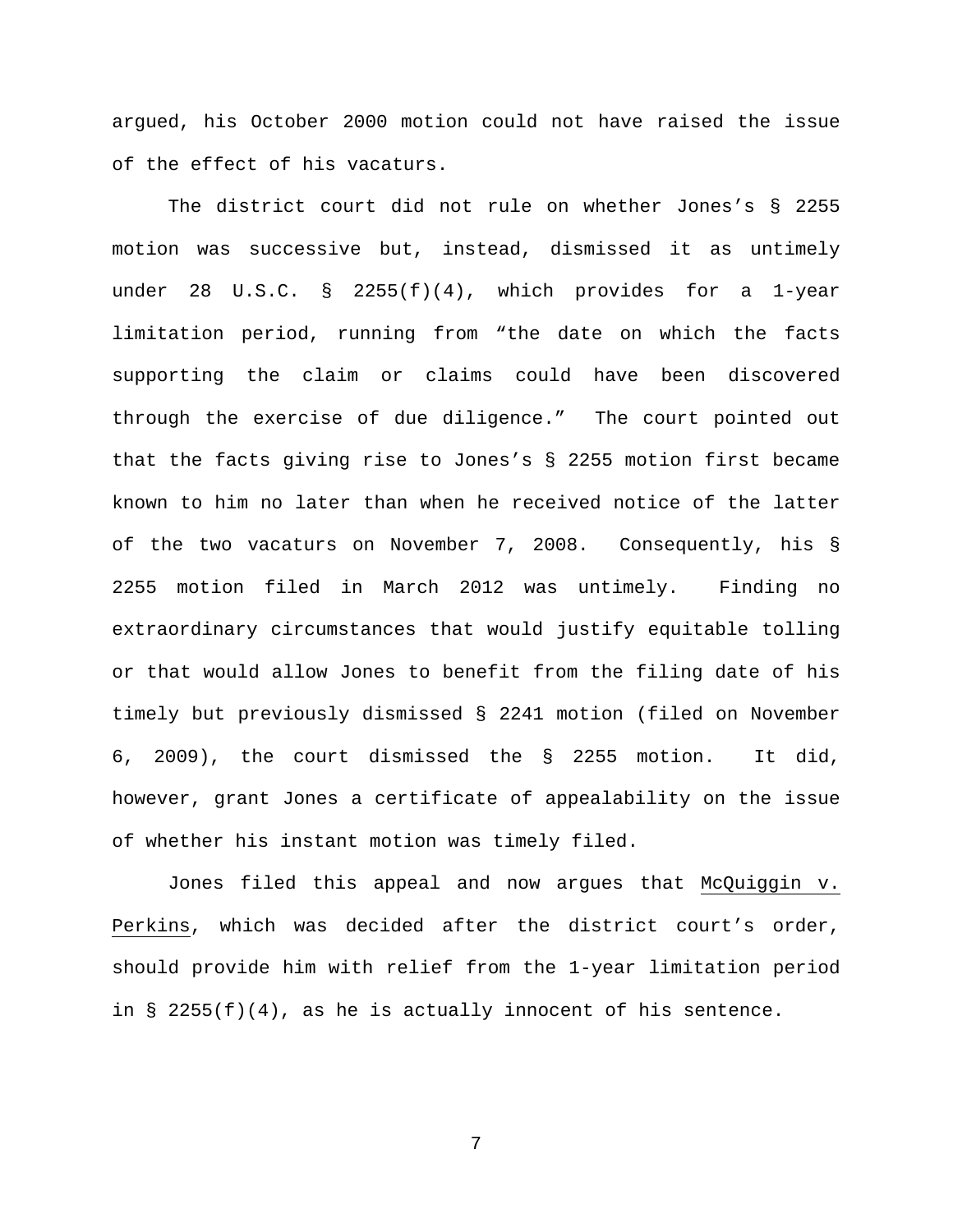As noted, the two Florida state convictions that were used, in part, to enhance Jones's 1996 federal sentence were vacated in 2004 and 2008, respectively. Thus, his § 2255 motion based on those vacaturs and filed in 2012 was not filed within one year of when he learned of the vacaturs, and therefore it failed to comply with  $\S$  [2](#page-7-0)255(f)(4).<sup>2</sup> As the Supreme Court has noted, in the context of a § 2255 challenge made "on the ground that a state conviction used to enhance [a federal] sentence has since been vacated," the 1-year limitation period "begins when a petitioner receives notice of the order vacating the prior conviction, provided that he sought it with due diligence in state court." Johnson v. United States, 544 U.S. 295, 298 (2005); see also United States v. Gadsen, 332 F.3d 224, 227-29 (4th Cir. 2003).

Jones contends that because "he is innocent of his current federal sentence," we should exercise "the traditional, equitable power of federal courts" and grant him relief from the bar of  $\S$  2255(f)(4). He relies on the Supreme Court's recent

<span id="page-7-0"></span> $2$  Section 2255 authorizes the court that imposed a federal sentence "to vacate, set aside or correct the sentence," 28 U.S.C. § 2255(a), and § 2255(f) imposes a "1-year period of limitation" for filing the motion, which "shall run from the latest of [several stated dates, one of which is] the date on which the facts supporting the claim or claims presented could have been discovered through the exercise of due diligence," id.  $$2255(f)(4)$ .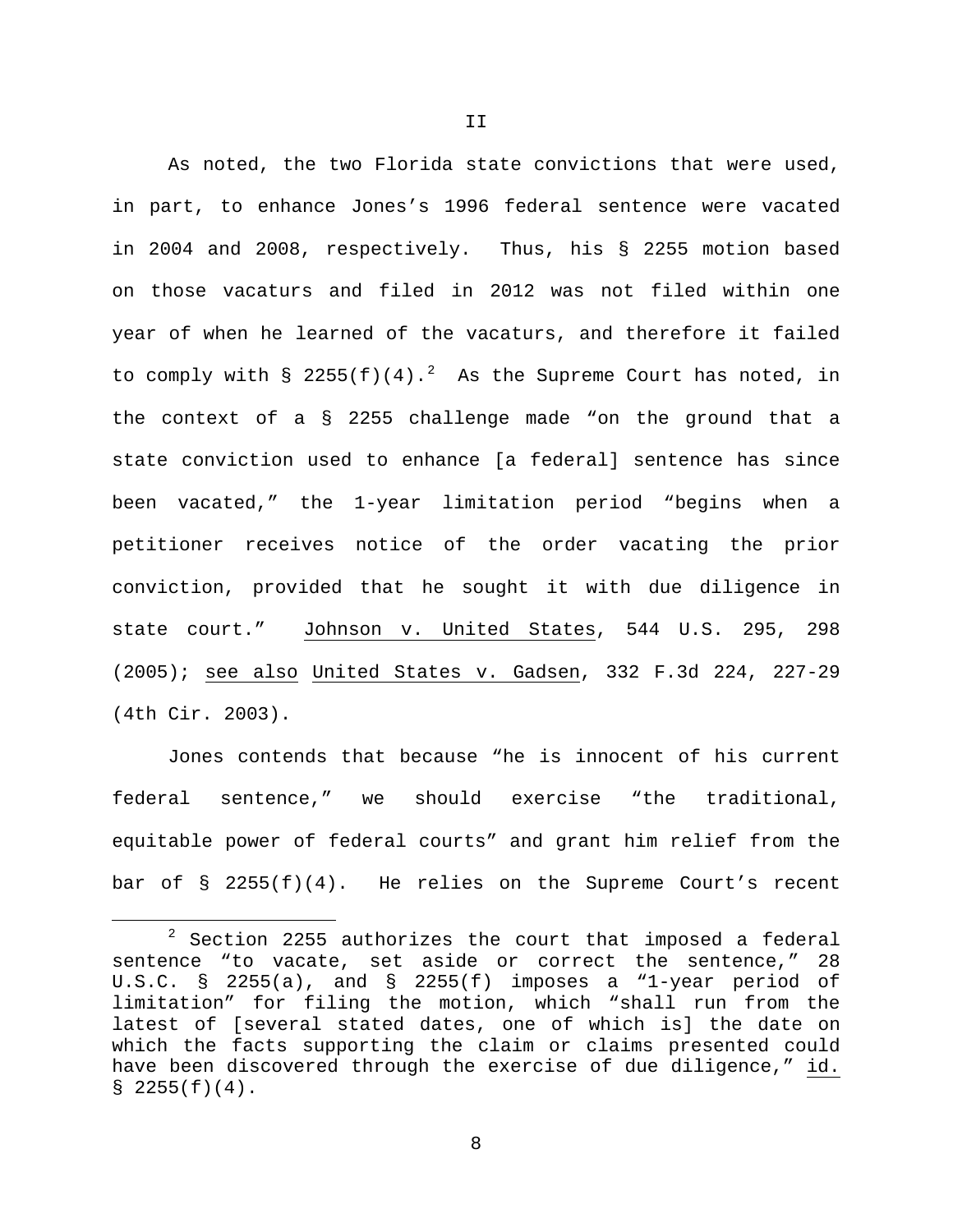decision in McQuiggin, which held that, in extraordinary circumstances, a defendant who demonstrates actual innocence of his crime of conviction may proceed with a habeas petition that otherwise would have been statutorily time-barred under AEDPA. Thus, he asks us to apply a rule providing for relief based on actual innocence of a crime of conviction to a situation where he is actually innocent of a federal sentence. His claim for relief is grounded on the fact that his sentencing range - without the enhancements caused by the two Florida convictions -- would have been 292 to 365 months' imprisonment, whereas the range that the district used in sentencing him was 360 months' to life imprisonment.

In response, the government argues that McQuiggin is inapposite because Jones "has not even attempted to claim that he is actually innocent of the [federal] charge for which he was convicted. Rather, he attempts to use the term 'actual innocence' to assert that his criminal history category was improperly calculated."

It is true that the Supreme Court has recognized a limited "actual innocence" exception to certain procedural bars to habeas review. Under the exception, "in an extraordinary case, where a constitutional violation has probably resulted in the conviction of one who is actually innocent, a federal habeas court may grant the writ [of habeas corpus] even in the absence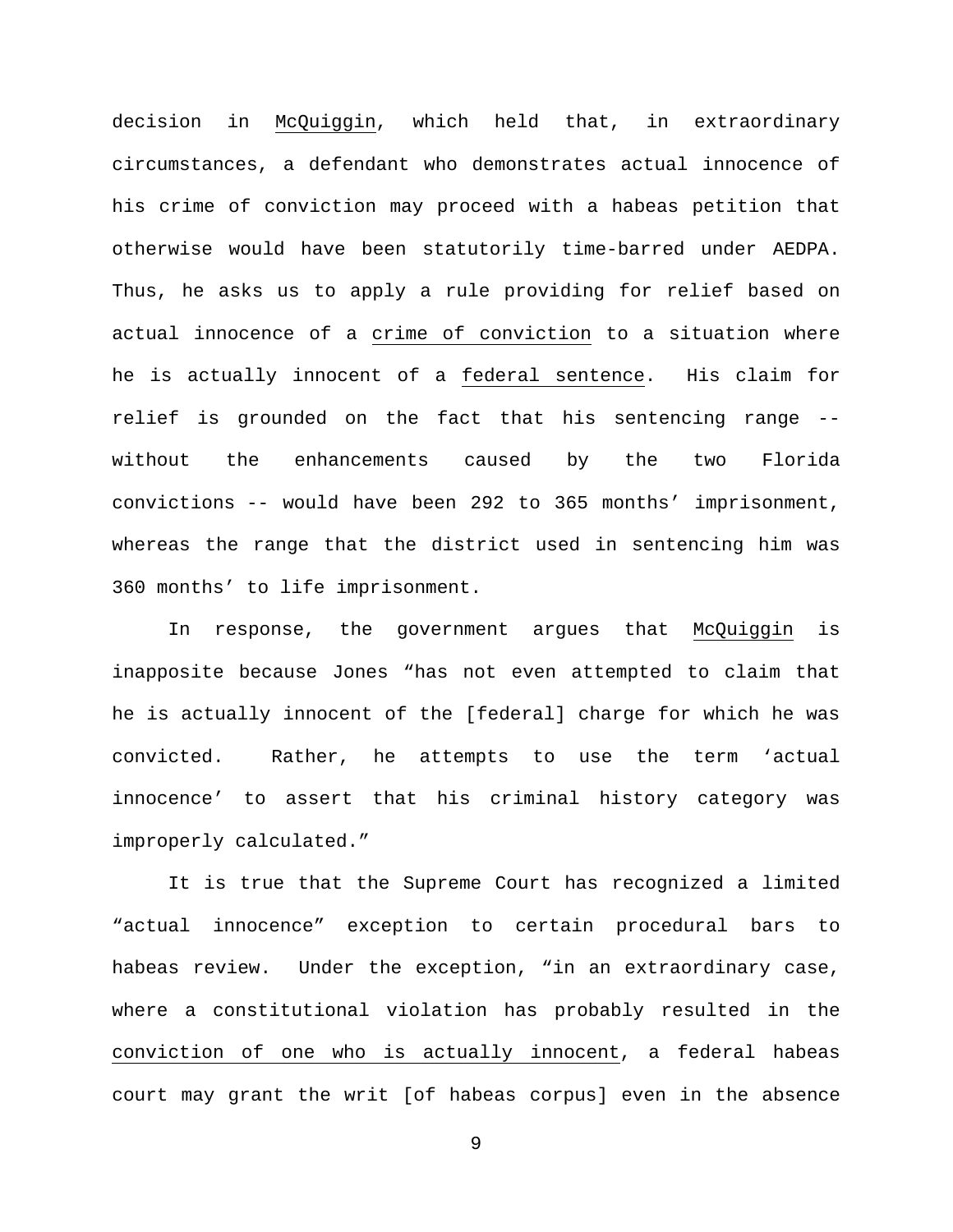of a showing of cause for the procedural default." Murray v. Carrier, 477 U.S. 478, 496 (1986) (emphasis added); see also McQuiggin, 133 S. Ct. at 1931 ("In other words, a credible showing of actual innocence may allow a prisoner to pursue his constitutional claims . . . on the merits notwithstanding the existence of a procedural bar to relief"); Bousley v. United States, 523 U.S. 614, 623 (1998). "This rule, or fundamental miscarriage of justice exception, is grounded in the 'equitable discretion' of habeas courts to see that federal constitutional errors do not result in the incarceration of innocent persons." Herrera v. Collins, 506 U.S. 390, 404 (1993). It "seeks to balance the societal interests in finality, comity, and conservation of scarce judicial resources with the individual interest in justice that arises in the extraordinary case." Schlup v. Delo, 513 U.S. 298, 324 (1995). But the Court has been clear that "habeas corpus petitions that advance a substantial claim of actual innocence are extremely rare" and the exception only applies in limited circumstances: "[T]he petitioner must show that it is more likely than not that no reasonable juror would have convicted him in the light of the new evidence." Id. at 327; see also House v. Bell, 547 U.S. 518, 5[3](#page-9-0)7 (2006).<sup>3</sup>

<span id="page-9-0"></span><sup>&</sup>lt;sup>3</sup> In addition to cases where the petitioner alleges actual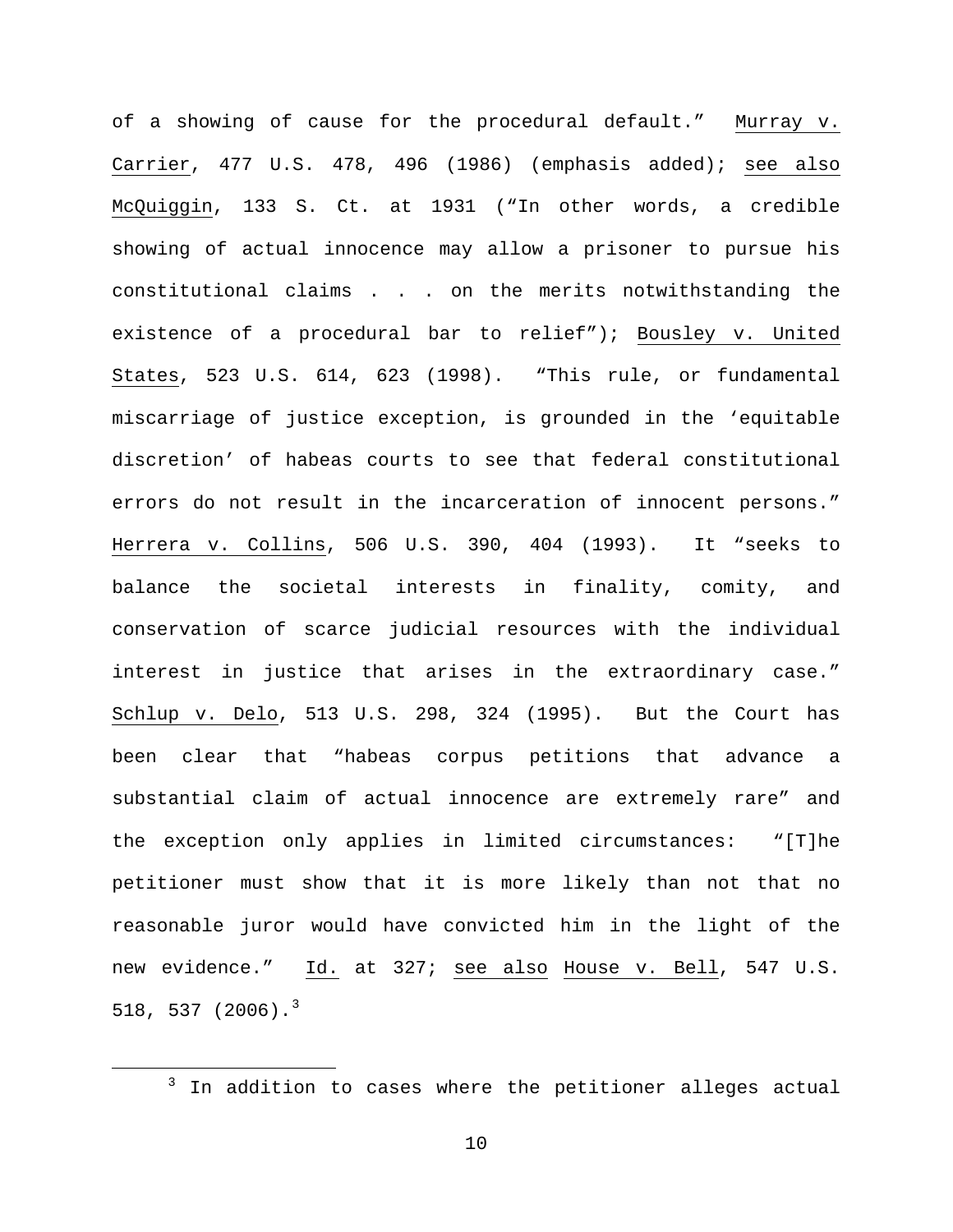Until 2013, the Court had applied the actual innocence exception only to circumvent judge-made procedural barriers to relief, such as procedural default; it had never spoken on whether actual innocence could provide an exception to a statutory bar, such as the  $\S$  2255(f)(4) time limit. But in McQuiggin, the Court did so for the first time, allowing an actual innocence claim to proceed in the face of the statutory time bar in 28 U.S.C. § 2244(d)(1)(D). In that case, McQuiggin had been convicted of murder in state court, based primarily on the testimony of three witnesses, including one eyewitness. McQuiggin, 133 S. Ct. at 1929. Later, however, he obtained affidavits from three other witnesses, whose testimony strongly implied his innocence. Id. at 1929-30. McQuiggin eventually

ī

innocence of his crime of conviction, the Supreme Court has held that the exception can apply to cases in which the petitioner alleges actual innocence of a death penalty sentence. Though it has noted that the concept of actual innocence "does not translate easily into the context of an alleged error at the sentencing phase of a trial on a capital offense," Smith v. Murray, 477 U.S. 527, 537 (1986), the Supreme Court has nevertheless held that where the petitioner can show "by clear and convincing evidence that but for constitutional error, no reasonable juror would find him eligible for the death penalty," he may be permitted to file a habeas claim that would otherwise be procedurally defaulted, Sawyer v. Whitley, 505 U.S. 333, 348, (1992). Cf. Dretke v. Haley, 541 U.S. 386, 388-89 (2004) (declining to decide "whether [the actual innocence] exception applies where an applicant asserts 'actual innocence' of a noncapital sentence"); Dugger v. Adams, 489 U.S. 401, 410 n.6 (1989) (recognizing the Court's actual innocence of capital sentence holding in Smith, but declining "to define what it means to be 'actually innocent' of a death sentence").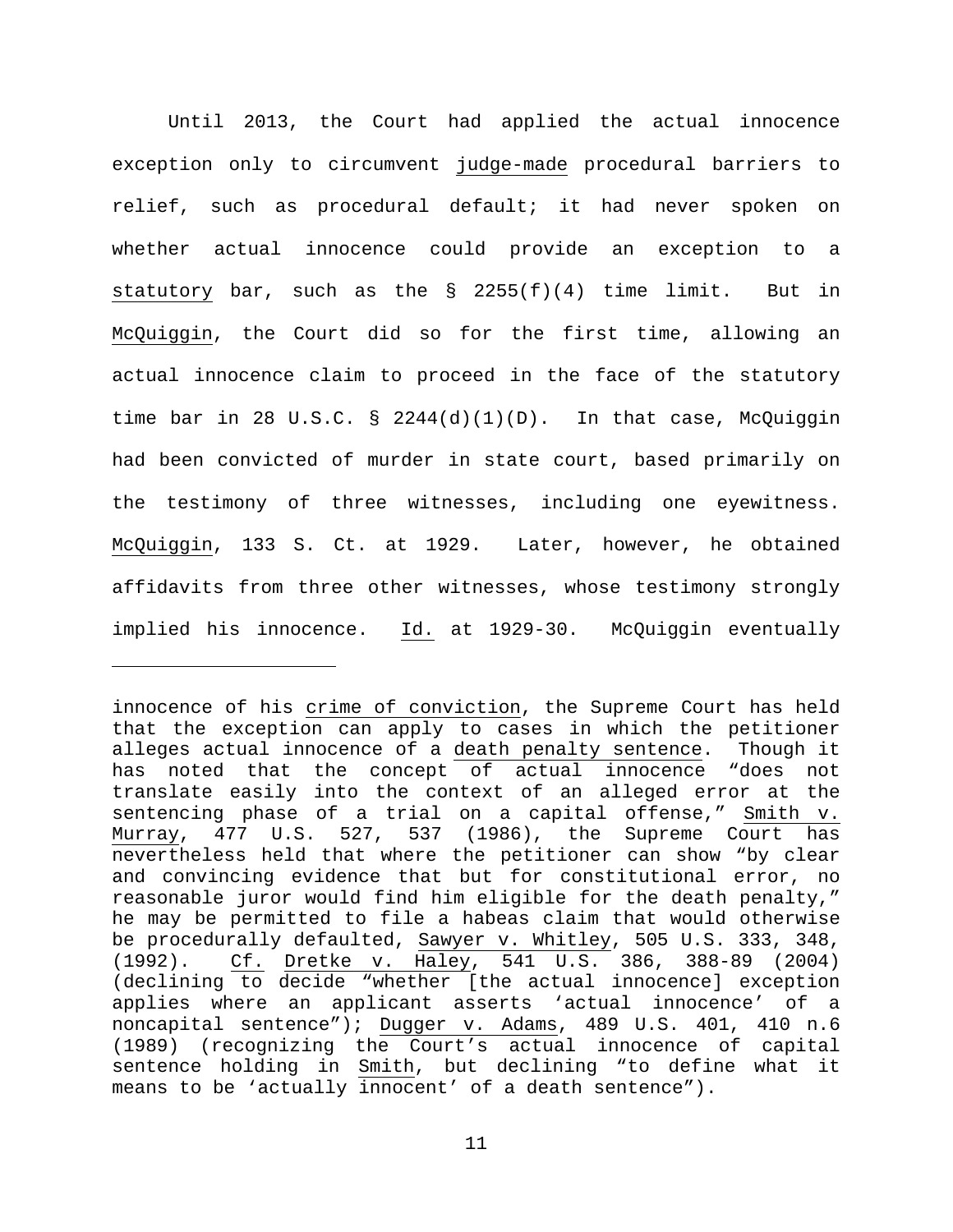filed a § 2254 habeas petition alleging ineffective assistance of counsel, but not until nearly six years after he obtained the last of the affidavits, rendering his petition untimely under the 1-year time limit provided in § 2244(d)(1)(D). Id. at 1930. Despite the statutory bar, the Supreme Court extended the actual innocence exception it had previously applied in Schlup - namely, that "a convincing showing of actual innocence enable[s] habeas petitioners to overcome a procedural bar to consideration of the merits of their constitutional claims." Id. at 1928. In applying the exception to the statutory context, the court emphasized the importance of avoiding unjust convictions, reasoning that "[s]ensitivity to the injustice of incarcerating an innocent individual should not abate when the impediment is AEDPA's statute of limitations." Id. at 1932.

Jones now asks us to extend the reasoning of McQuiggin, in which the petitioner claimed actual innocence of his crime of conviction, to his case, in which he asserts actual innocence of his sentence. For several reasons, we decline to do so.

First, the McQuiggin Court made no explicit indication that its holding was intended to be applied to the actual innocence of sentence context, and its language and reasoning belie such a conclusion. The Court only discussed the miscarriage of justice exception in the context of actual innocence of conviction, and even then, it explicitly noted the limited nature of the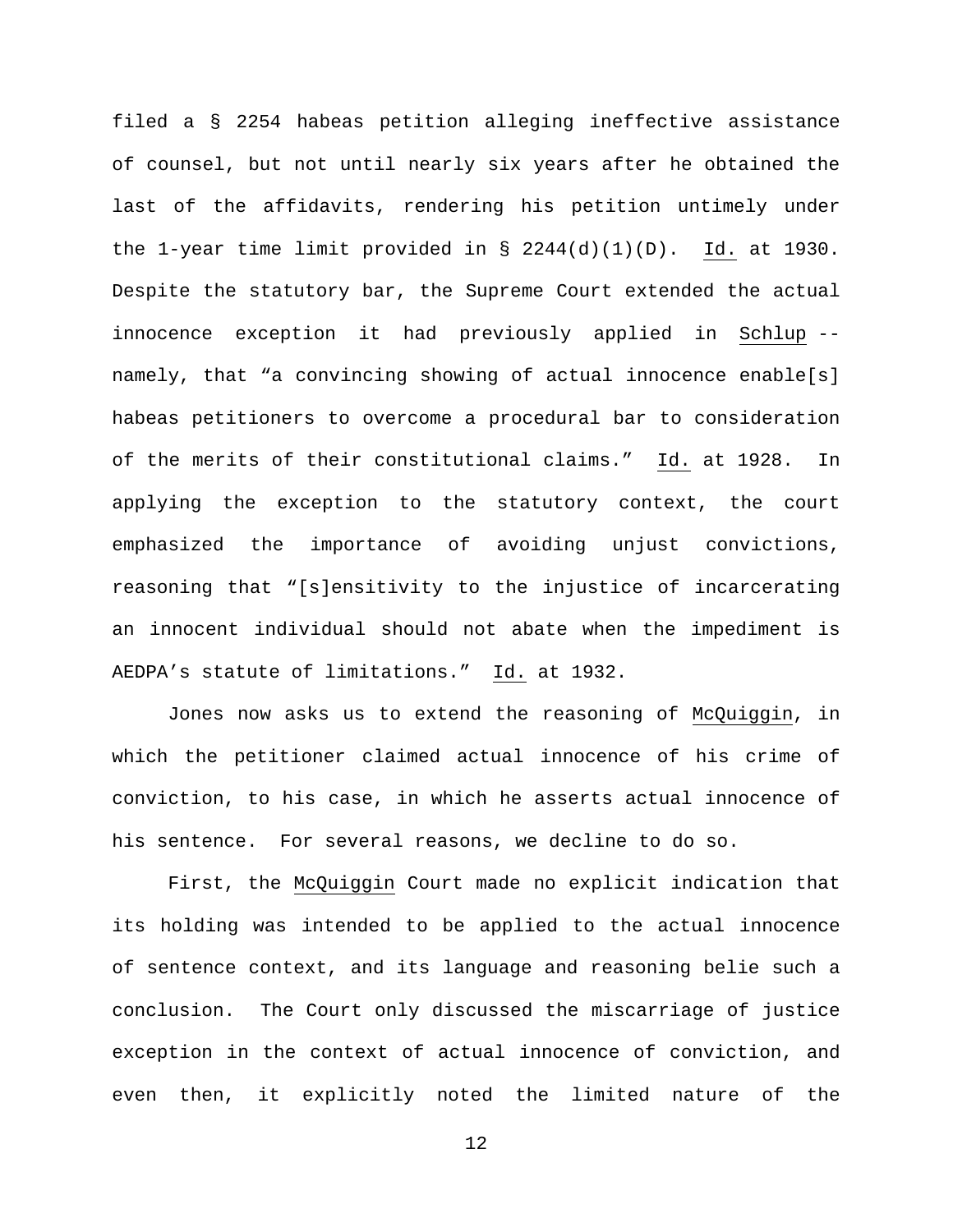exception. It said, "The miscarriage of justice exception, we underscore, applies to a severely confined category: cases in which new evidence shows 'it is more likely than not that no reasonable juror would have convicted [the petitioner].'" McQuiggin, 133 S. Ct. at 1933 (alteration in original) (emphasis added) (quoting Schlup, 513 U.S. at 329). And such limiting language in McQuiggin was not isolated. Indeed, it was pervasive throughout the opinion. See, e.g., id. at 1936 ("We stress once again that the Schlup standard is demanding. The gateway should open only when a petition presents evidence of innocence so strong that a court cannot have confidence in the outcome of the trial" (quoting Schlup 513 U.S. at 316) (internal quotation marks omitted)).

In addition, the McQuiggin standard, which was derived from the Schlup concern about incarcerating the innocent, cannot, as a substantive matter, be easily applied to a sentencing decision. Innocence of conviction implicates the notion that a person has been incarcerated for a crime he did not commit, whereas a sentencing error does not at all implicate guilt. See, e.g., McQuiggin, 133 S. Ct. at 1935 (noting that its exception to the statutory time bar was based on a petitioner's showing "that it is more likely than not that no reasonable juror would have convicted him in the light of the new evidence" (quoting Schlup, 513 U.S. at 327) (internal quotation marks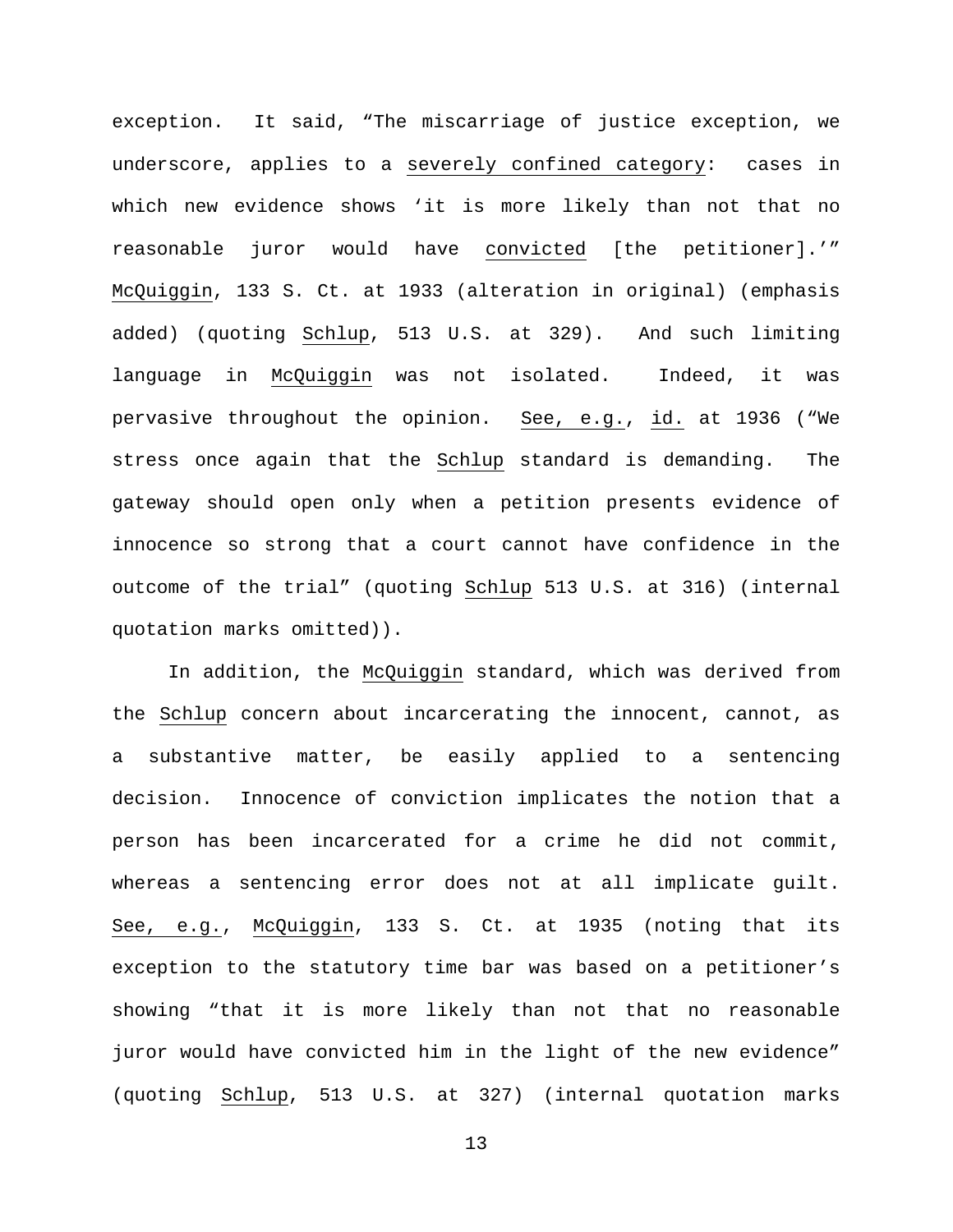omitted); id. at 1935 n.3 (defending the actual innocence exception "when what is at stake is a State's incarceration of an individual for a crime, it has become clear, no reasonable person would find he committed"); id. at 1928 (articulating similar standard).

Despite the restrictive scope of the McQuiggin Court's holding, Jones nonetheless claims that McQuiggin "draws no distinction between actual innocence of conviction and actual innocence of sentence claims." He argues that because McQuiggin is based on the same "miscarriage of justice" framework applied in the actual innocence of death penalty cases, see, e.g., Sawyer v. Whitley, 505 U.S. 333, 348 (1992), the application of McQuiggin to the actual innocence of sentence context is a "natural outgrowth." This argument, however, applies the term "miscarriage of justice" to practically any error, without recognizing that various circumstances present varying degrees of injustice.

In Schlup, the very case that McQuiggin extended to provide relief from a statutory limitation period, the Court outlined the stark differences between claims involving actual innocence of a crime of conviction and claims involving actual innocence of a capital sentence. It noted that a petitioner claiming actual innocence of his crime of conviction need only show that it is more likely than not that no reasonable juror would have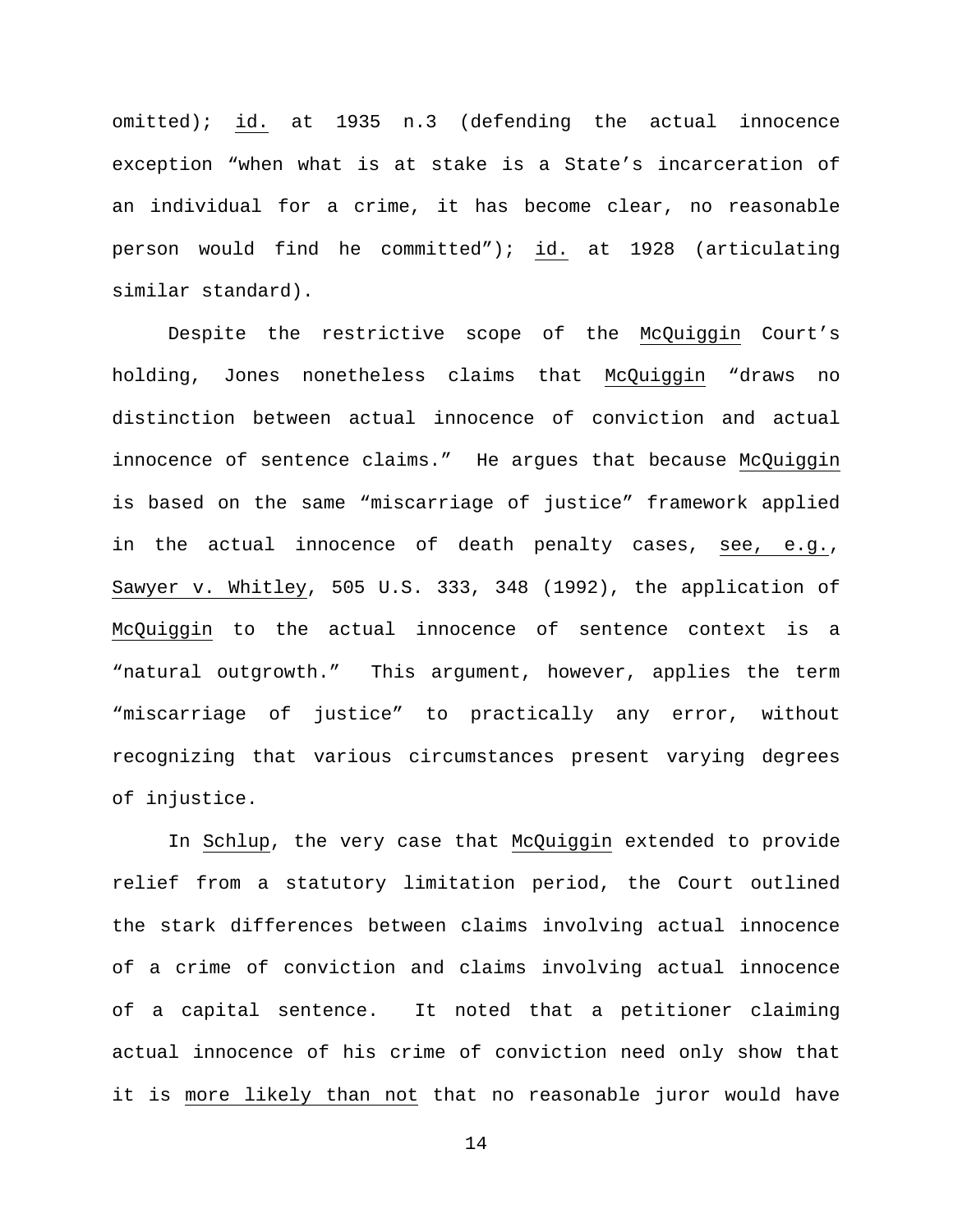found him guilty beyond a reasonable doubt in light of new evidence (the standard from Carrier), whereas a petitioner claiming actual innocence of his capital sentence must show by clear and convincing evidence that, but for a constitutional error, no reasonable juror would have found him eligible for the death penalty (the standard from Sawyer). The Court fully explained the distinction between the two types of claims:

Claims of actual innocence pose less of a threat to scarce judicial resources and to principles of finality and comity than do claims that focus solely on the erroneous imposition of the death penalty. Though challenges to the propriety of imposing a sentence of death are routinely asserted in capital cases, experience has taught us that a substantial claim that constitutional error has caused the conviction of an innocent person is extremely rare. To be credible, such a claim requires petitioner to support his allegations of constitutional error with new reliable evidence -- whether it be exculpatory scientific evidence, trustworthy eyewitness accounts, or critical physical evidence -- that was not<br>presented at trial. Because such evidence is presented at trial. Because such evidence is obviously unavailable in the vast majority of cases, claims of actual innocence are rarely successful. . . .

Of greater importance, the individual interest in avoiding injustice is most compelling in the context of actual innocence. The quintessential miscarriage of justice is the execution of a person who is<br>entirely innocent. Indeed, concern about the entirely innocent. Indeed, concern about the injustice that results from the conviction of an innocent person has long been at the core of our criminal justice system. . . .

Schlup, 513 U.S. at 324-27 (emphasis added) (footnote and citation omitted). Thus, Schlup makes clear that not all miscarriage of justice claims are equivalent. And Schlup only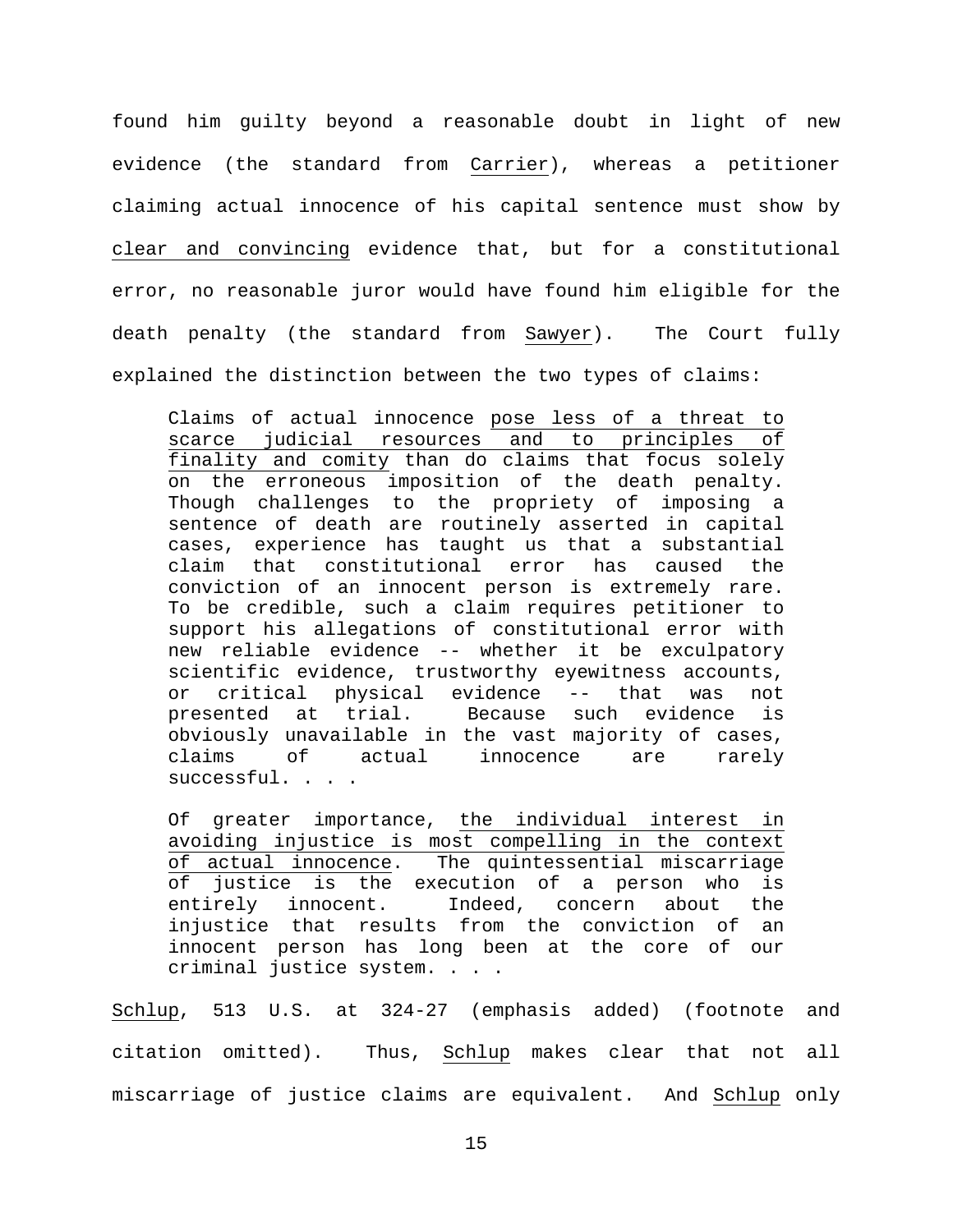compared actual innocence of the crime of conviction with actual innocence of a death penalty sentence -- a substantial step removed from the noncapital sentencing context to which Jones now asks us to apply the McQuiggin extension of the exception.

Because the "miscarriage of justice" in this case is significantly different from that of McQuiggin, we do not find Jones's abstract reference to that term to be a basis for extending the reasoning of McQuiggin to this case. This case involves, more modestly, the elimination of a sentencing enhancement to reduce a sentencing range from 360 months to life imprisonment to a range of 292 to 365 months' imprisonment. Moreover, we note that Jones's actual sentence of 360 months' imprisonment in this case fell within both ranges.

At bottom, we conclude that McQuiggin does not extend to cases in which a movant asserts actual innocence of his sentence, rather than of his crime of conviction. Indeed, we have found no case that has granted a movant relief on such a basis. See, e.g., Sims v. United States, No. 1:04-CR-0048-ODE-JFK-1, 2014 WL 229335, at \*2 (N.D. Ga. Jan. 21, 2014) (declining to extend McQuiggin to an actual innocence of sentence claim); Hall v. United States, No. 4:12-02462-TLW, 2014 WL 130446, at \*5 (D.S.C. Jan. 14, 2014) ("Petitioner does not claim that he is actually innocent of the charge for which he was convicted. Rather, Petitioner claims actual innocence of his sentence as a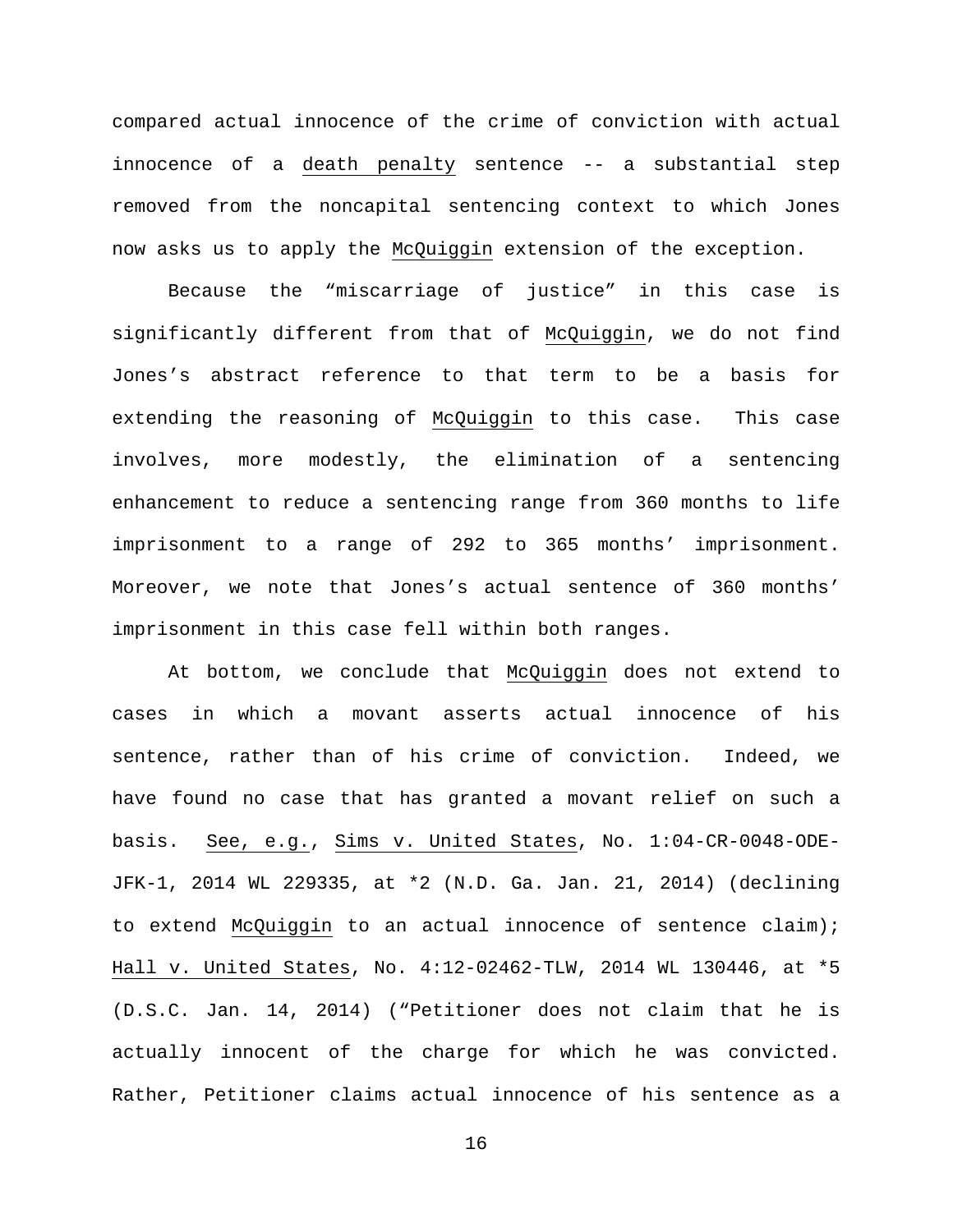career offender. Therefore, because Petitioner is not asserting actual innocence as to his crime of conviction, McQuiggin provides no relief"); Ellerman v. Walton, No. 13-cv-063-CJP, 2014 WL 103831, at \*3 (S.D. Ill. Jan. 10, 2014) ("McQuiggin discussed only a claim of actual innocence of the conviction" and thus "does not apply here"); Kizziah v. United States, No. 7:13-cv-8042-VEH-JEO, 2014 WL 51282, at \*6-7 (N.D. Ala. Jan. 7, 2014) (holding that petitioner failed to demonstrate factual innocence and noting that "[t]hus far, the Supreme Court and the Eleventh Circuit have recognized that the actual innocence doctrine applies in only two contexts: where the defendant claims that he is actually innocent of the crime of conviction and where a defendant claims that he is actually innocent of a capital sentence"); Monroe v. United States, No. 3:13-CV-2546- G(BK), 2013 WL 6199955, at \*4 (N.D. Tex. Nov. 26, 2013) (noting that "the Supreme Court has applied the actual innocence exception only when the petitioner is actually innocent of the crime of conviction or of the capital sentence"); United States v. Robinson, No. 10-40037, 2013 WL 5874012, at \*3 (D. Kan. Oct. 30, 2013) ("Since the defendant is not asserting his innocence on his crime of conviction, McQuiggin provides no relief"); Clayton v. United States, No. 1:12-cv-109-MR, 2013 WL 3381373, at \*3 (W.D.N.C. July 8, 2013) ("Petitioner admitted his guilt. He merely claims that his sentence was calculated incorrectly.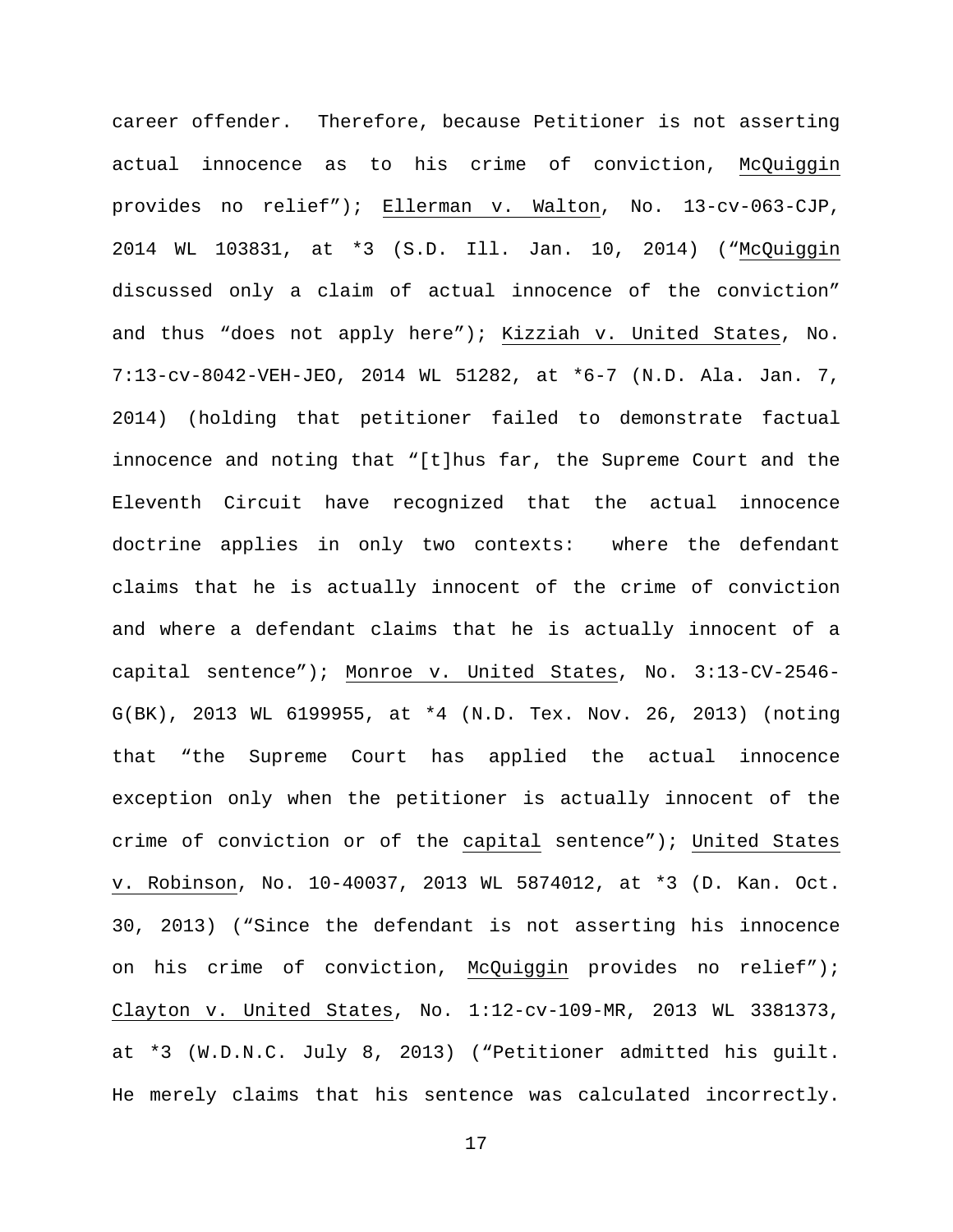McQuiggin has no applicability to this situation"). But see Hallman v. United States, No. 3:05-376, 2013 WL 4647536 (D.S.C. Aug. 29, 2013) (applying McQuiggin to the sentencing context in dictum).

We have found no case decided by the Supreme Court or a court of appeals to provide Jones with the relief he requests from a statutory limitation period. Jones does discuss at length three Fourth Circuit cases addressing an actual innocence of sentence exception. But, in each case, the exception was raised not in the context of a statute of limitations, but rather in the context of a judge-made procedural default rule. See United States v. Pettiford, 612 F.3d 270 (4th Cir. 2010); United States v. Mikalajunas, 186 F.3d 490 (4th Cir. 1999); United States v. Maybeck, 23 F.3d 888, 890-94 (4th Cir. 1994). Therefore, none of those cases can provide support for the notion that Jones can avoid, through the equitable power of a court, the 1-year limitation period fixed by Congress in §  $2255(f)(4)$ . His only potential route for such an argument would have to be through McQuiggin, and McQuiggin does not apply to habeas claims based on actual innocence of a sentence.

The judgment of the district court is

## AFFIRMED.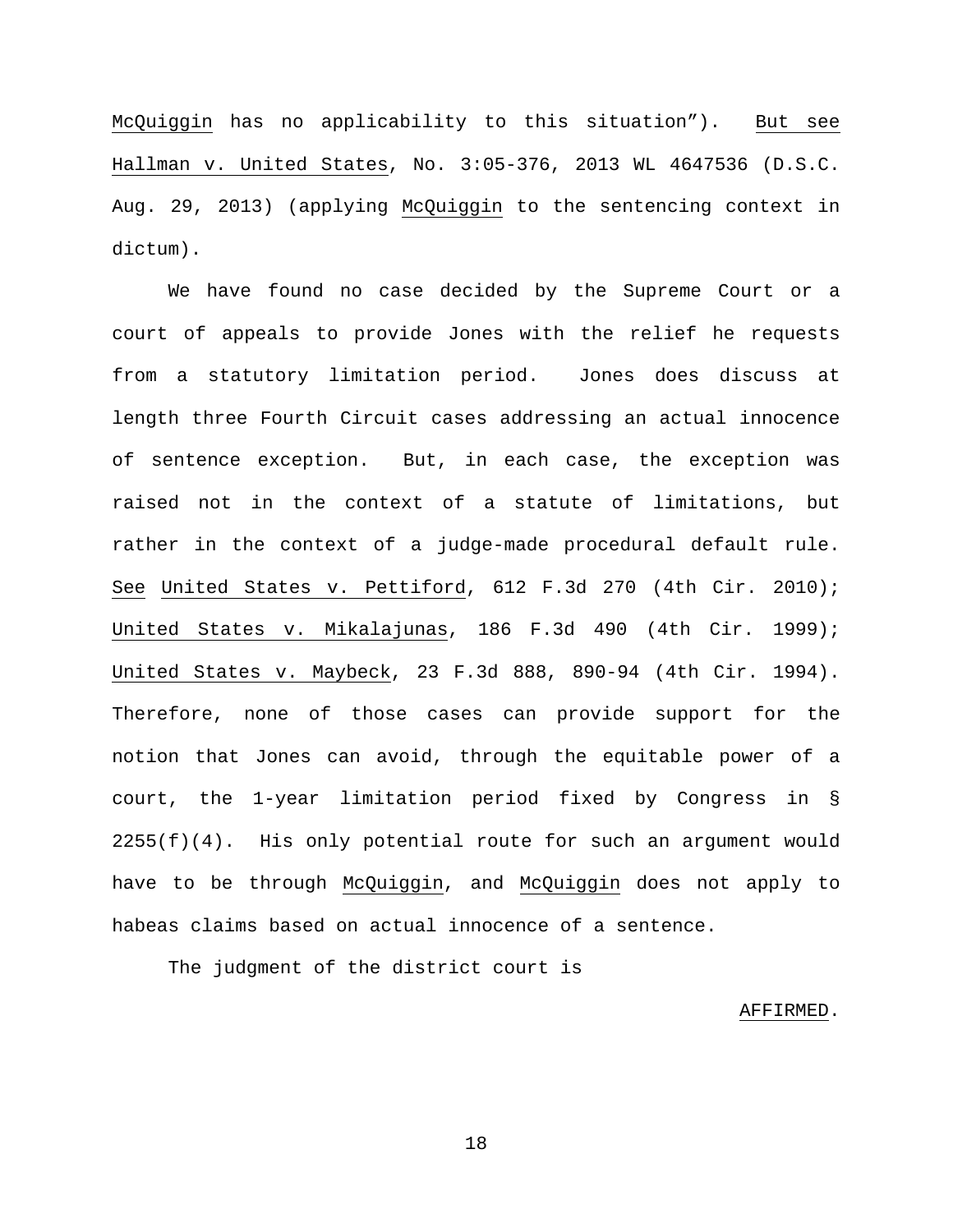KING, Circuit Judge, dissenting in part and concurring in the judgment in part:

Jones asks us to rule today that an AEDPA statute of limitations may be overcome by a showing of actual innocence of a non-capital sentence. To so hold, Jones would have us rely on the Supreme Court's recent decision in McQuiggin v. Perkins, 133 S. Ct. 1924, 1928 (2013) (recognizing that actual innocence of a crime of conviction "serves as a gateway through which a petitioner may pass whether the impediment is a procedural bar . . . or . . . expiration of the statute of limitations"), as well as our own line of cases beginning with United States v. Maybeck, 23 F.3d 888, 891-94 (4th Cir. 1994) (applying an actual innocence of non-capital sentence exception to a procedural bar). Under Jones's interpretation of that precedent, Maybeck's actual innocence of non-capital sentence exception operates, in the wake of McQuiggin, to surmount both procedural bars and AEDPA's time limitations.

The panel majority declares, however, "that McQuiggin does not extend to cases in which a movant asserts actual innocence of his sentence, rather than of his crime of conviction." Ante at 15. Concomitantly, the majority restricts Maybeck and its progeny to "the context of a judge-made procedural default rule." Id. at 17. In other words, the majority broadly concludes that no petitioner can ever overcome an AEDPA statute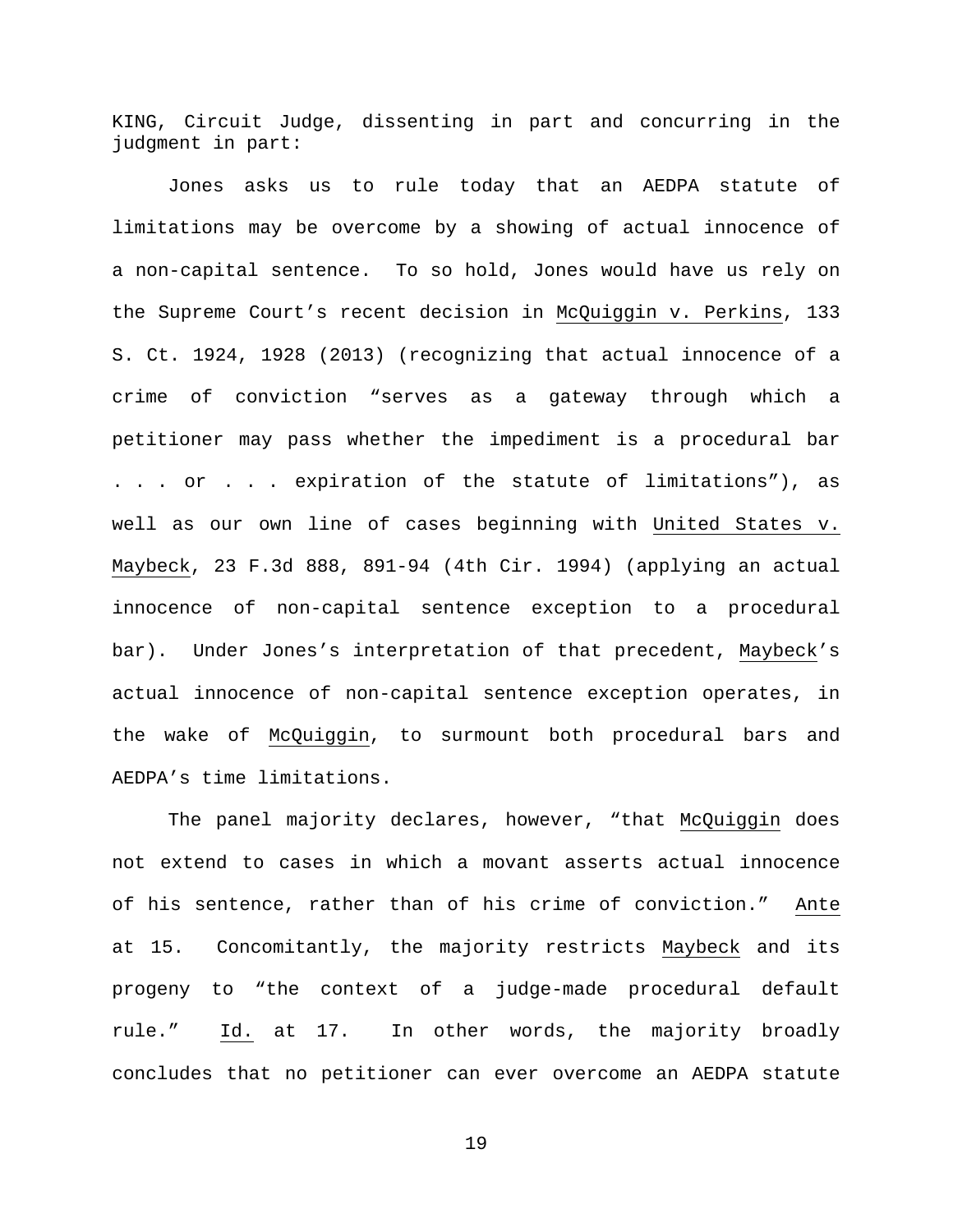of limitations by showing actual innocence of any non-capital or even capital — sentence.

Because the panel majority's sweeping decision is not only highly debatable, but also unnecessary to disposing of Jones's appeal, I dissent. Nevertheless, I concur in the judgment insofar as it affirms the district court. In getting to that result, I would assume that Maybeck's actual innocence of noncapital sentence exception may function under McQuiggin to overcome an AEDPA statute of limitations, but conclude that such exception cannot help Jones because he was not sentenced as a habitual offender. See United States v. Pettiford, 612 F.3d 270, 284 (4th Cir. 2010) (explaining that the Maybeck exception applies only "in the context of habitual offender provisions" and only then "where the challenge to eligibility stems from factual innocence of the predicate crimes, and not from the legal classification of the predicate crimes").

That is, I would leave for another  $day -$  and a more appropriate case — the question of whether AEDPA's time limitations foreclose a late-filed claim alleging actual innocence of a non-capital (or capital) sentence.[\\*](#page-19-0) I therefore dissent in part and concur in the judgment in part.

<span id="page-19-0"></span> <sup>\*</sup> Notably, in many of the district court decisions cited favorably by the panel majority, see ante at 15-17, the courts did exactly what I propose we do today: They exercised judicial